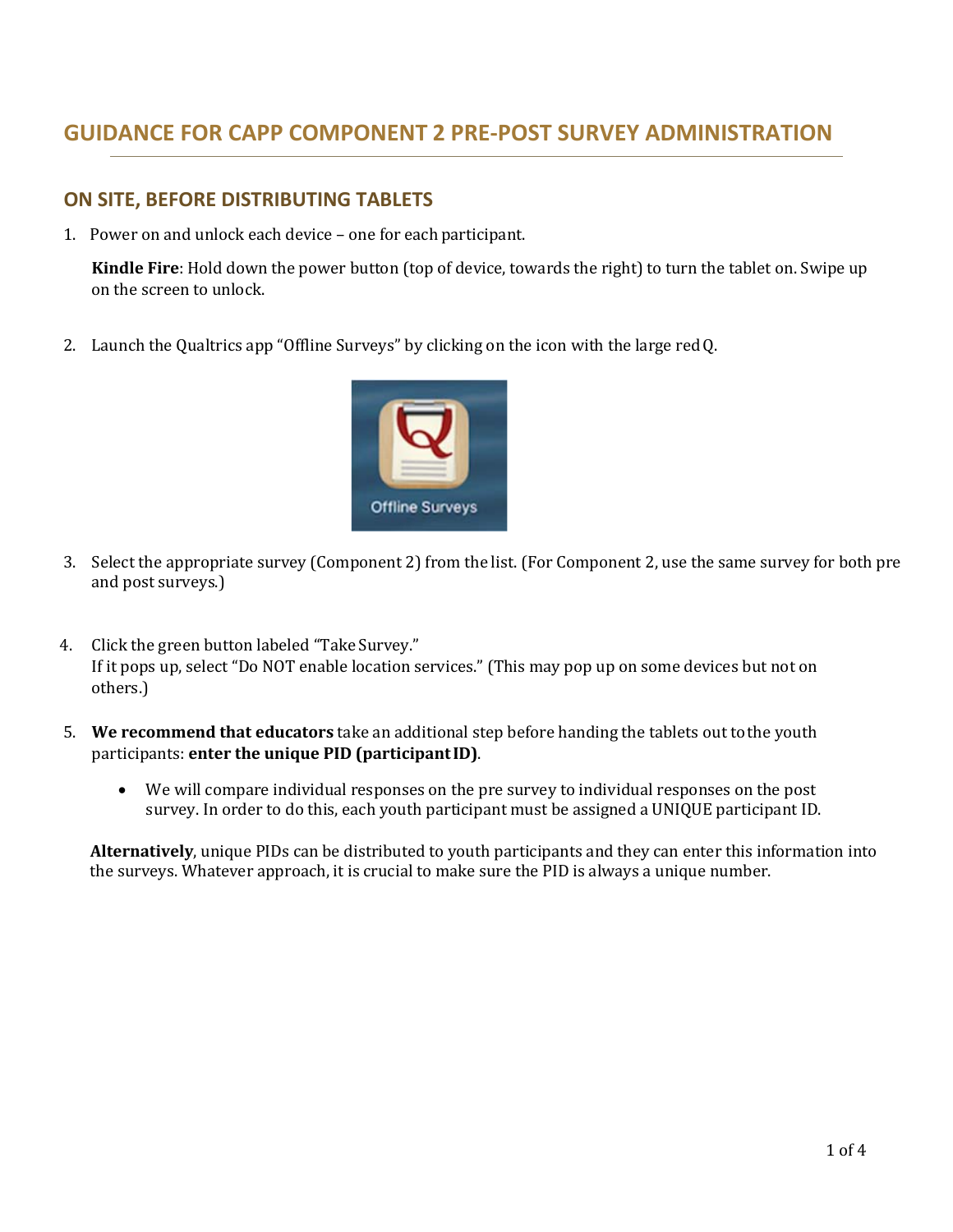6. **Informed Consent**: Let youth program participants know why you are asking them tocomplete this survey. Be sure to verbally state this information (see sample script below), and check to see if anyone has questions.

"We want to learn more about how well this program works, and that means we need to ask you, the experts, about how your thoughts and opinions may have changed from the beginning to the end of this program.

I'll ask you to take a short survey now and again on the last day of the program. We want to learn how your thoughts and behaviors may be different at the end of the program. Both surveys will take just a few minutes.

Both surveys are ANONYMOUS. That means your name DOES NOT go on the surveys and we will NEVER be able to link your answers to YOU. I will not know which answers are yours, and your teacher/program leader and parents will NEVER see your responses. Your answers will be combined with those from other young people.

Both surveys are VOLUNTARY. While we hope you will finish both of them, you do not have to participate. You can skip any question you do not want to answer.

The information you tell us will be used to help make this program better in the future."